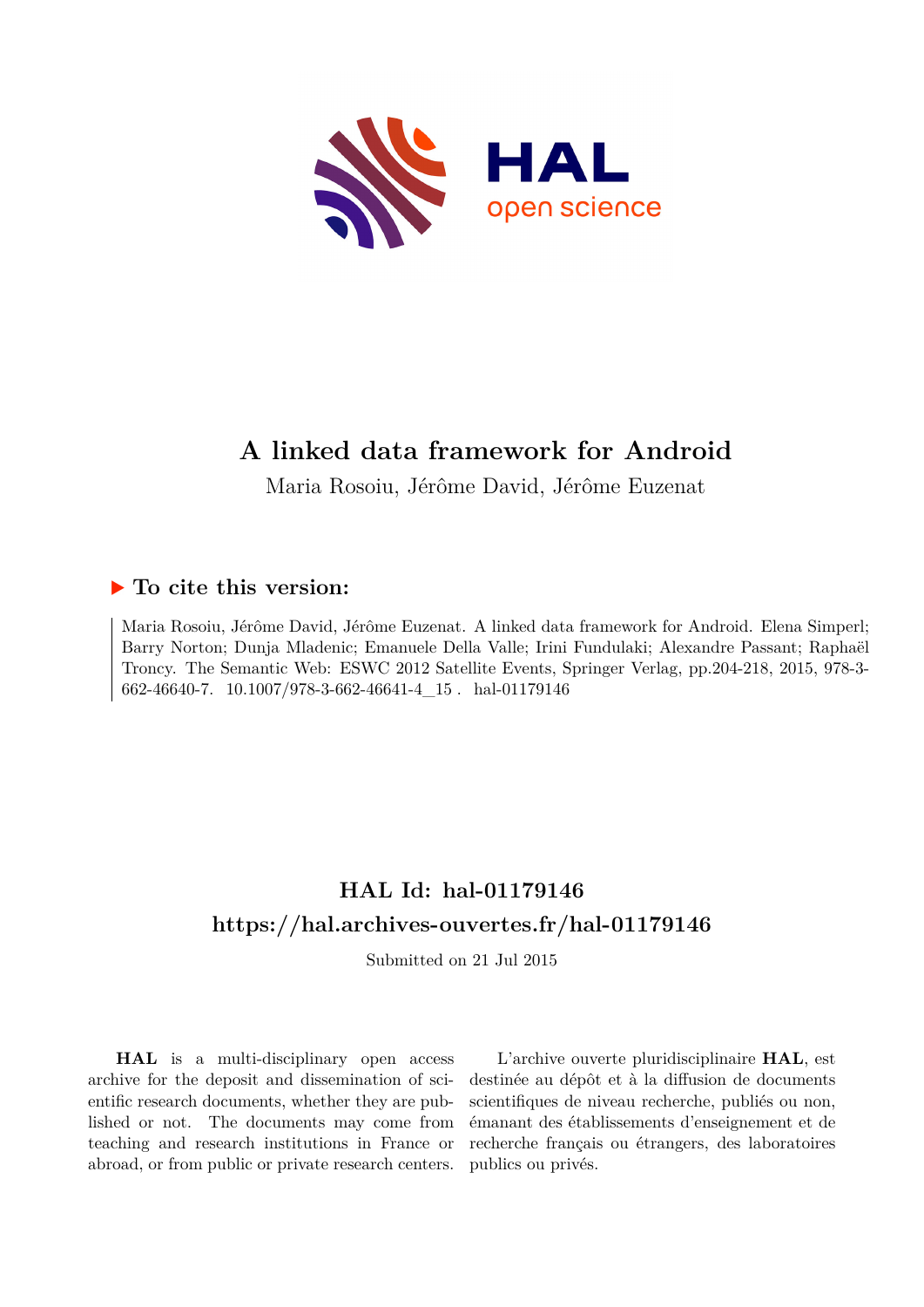## A linked data framework for Android

Maria-Elena Ro¸soiu, Jérôme David, Jérôme Euzenat

INRIA & Univ. Grenoble Alpes Grenoble, France {Maria.Rosoiu,Jerome.David,Jerome.Euzenat}@inria.fr

Abstract. Mobile devices are becoming major repositories of personal information. Still, they do not provide a uniform manner to deal with data from both inside and outside the device. Linked data provides a uniform interface to access structured interconnected data over the web. Hence, exposing mobile phone information as linked data would improve the usability of such information. We present an API that provides data access in RDF, both within mobile devices and from the outside world. This API is based on the Android content provider API which is designed to share data across Android applications. Moreover, it introduces a transparent URI dereferencing scheme, exposing content outside of the device. As a consequence, any application may access data as linked data without any a priori knowledge of the data source.

## 1 Introduction

Smartphones are becoming our main personal information repositories. Unfortunately, this information is stored in independent silos managed by applications, thus it is difficult to share data across them. One could synchronize application data, such as the contacts or the agenda using a central repository. However, these are not generic solutions and there is no mean to give access to data straight from the phone. The W3C Device API<sup>1</sup> covers this need across devices, but it offers specific APIs for specific applications, and not a uniform and flexible access to linked data. Nowadays, mobile operating systems, such as Android, deliver solutions to access application content, but they are restricted to some application database schemas that must be known beforehand.

Offering phone information as RDF data would allow application developers to take advantage of it without relying on specific services. Moreover, doing this along the linked data principles (use URIs, provide RDF, describe in ontologies, link to other sources) would integrate the phone information within the web of data and make it accessible from outside the phone. Our goal is to provide applications with a generic layer for data delivery in RDF. Using such a solution, applications can exploit device information in an uniform way without knowing, from the beginning, application schemas.

For example, an application may be used as a personal assistant: when one would like to know which of his contacts will participate to an event, he will consult the calendar of his contacts in order to retrieve the answer: are they participating to the event or will they be around the place? From data in linked data and the guest food preferences,

<sup>1</sup> http://www.w3.org/2007/uwa/Activity.html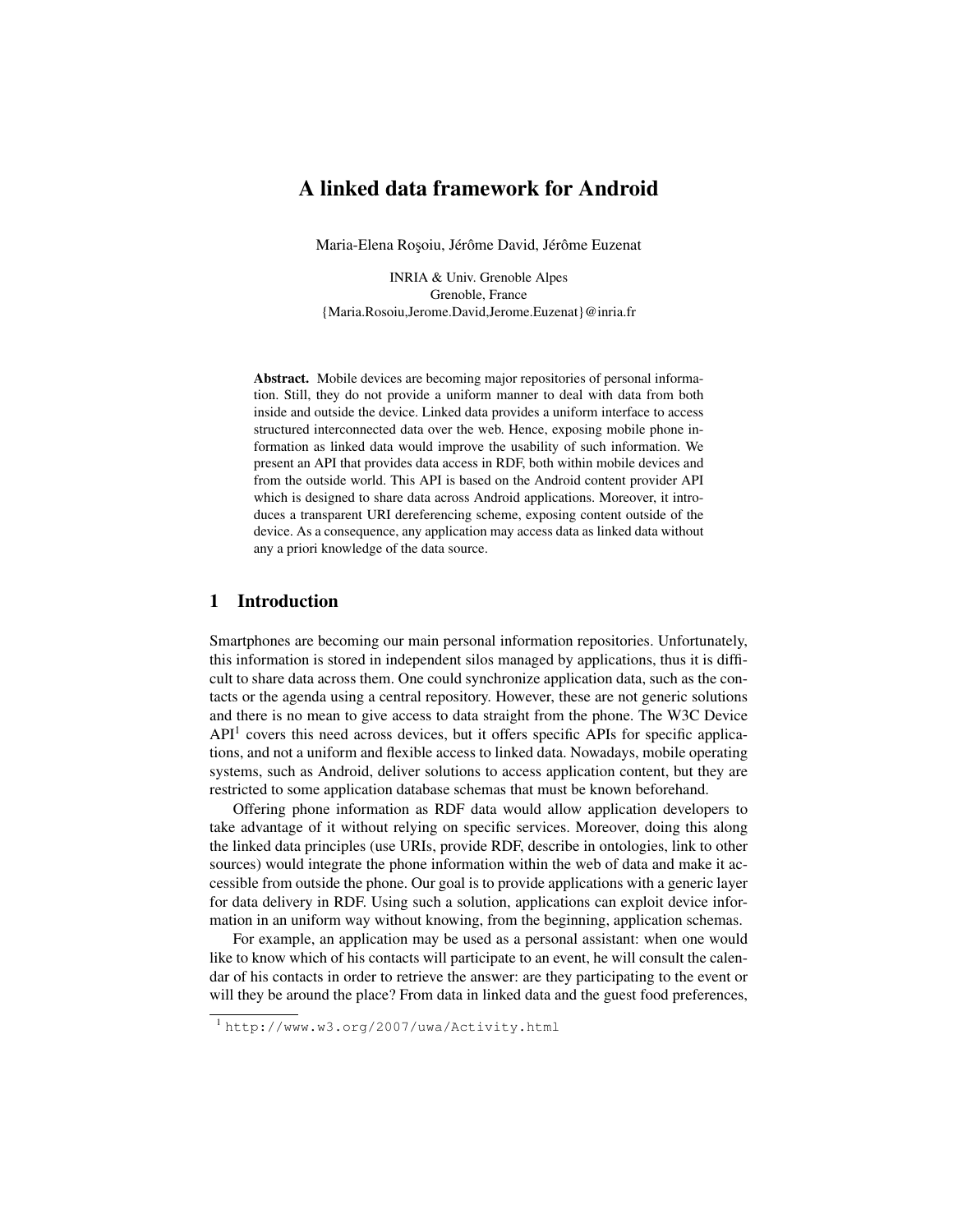it should be possible to select suitable nearby restaurants. Finally, from guest availability and restaurant opening hours, it could adequately plan for a meeting and deliver an invitation to these people. For sure, privacy and security concerns will have to be dealt with appropriately, but in a first step we are concerned by making these data available and interoperable.

The Android platform has several appealing features for that purpose:

- Applications are built and communicate in a service oriented architecture;
- Data sharing is built-in through the notion of ContentProviders.

We presented a first version of RDF content providers in [2]. This layer, built on top of Android content providers, allowed to share application data inside phones. In this paper, we extend it by adding capabilities to access external RDF data, and to share application data as linked data on the web. The mobile device information can then be accessed remotely, from any web browser, by any person who has been granted access to it. In this case, the device acts like a web server.

Early efforts were made to build an homogeneous XML repository from personal information [14]. Some pioneering attempts at marrying mobile information and semantic web technologies were made in [7], but do not aim to expose RDF data. The Nepomuk project<sup>2</sup> strived to produce RDF PIM ontologies, and to expose desktop data in RDF. OinkIt [6] exported phone contacts as FOAF files. OinkIt is restricted to contacts though Nepomuk covers a wide variety of PIM applications. Nepomuk replicates data in an RDF store and OinkIt generates a file, while we would rather only provide access to this data.

This paper is a comprehensive presentation of a framework for exposing Android application data as linked data. We first describe the context in which the Android platform stores its data  $(\S 2)$ , and how it can be extended in order to integrate RDF  $(\S 3)$ . Then, we present three types of applications that sustain its feasibility (§4): the first type of applications wrap several facilities of devices to expose their data as linked data, the second application allows one to annotate pictures stored inside the phone, and the last one is an RDF browser that acts like a linked data client. We then explain the behavior of a server which exposes phone information to the outside world (§5). We discuss some technical issues raised by this framework and the solutions we implemented for them (§6). Finally, we present future improvements and challenges in this field (§7).

## 2 The Android architecture

Android is a Linux-based operating system for mobile phones. It allows for developing applications in Java [8, 5] based on a service oriented architecture that we present here.

#### 2.1 Services and Intents

Android is built around different kinds of components that are provided by an applica- $\text{tion}^3$ :

<sup>2</sup> http://nepomuk.semanticdesktop.org/

<sup>3</sup> http://developer.android.com/guide/topics/fundamentals.html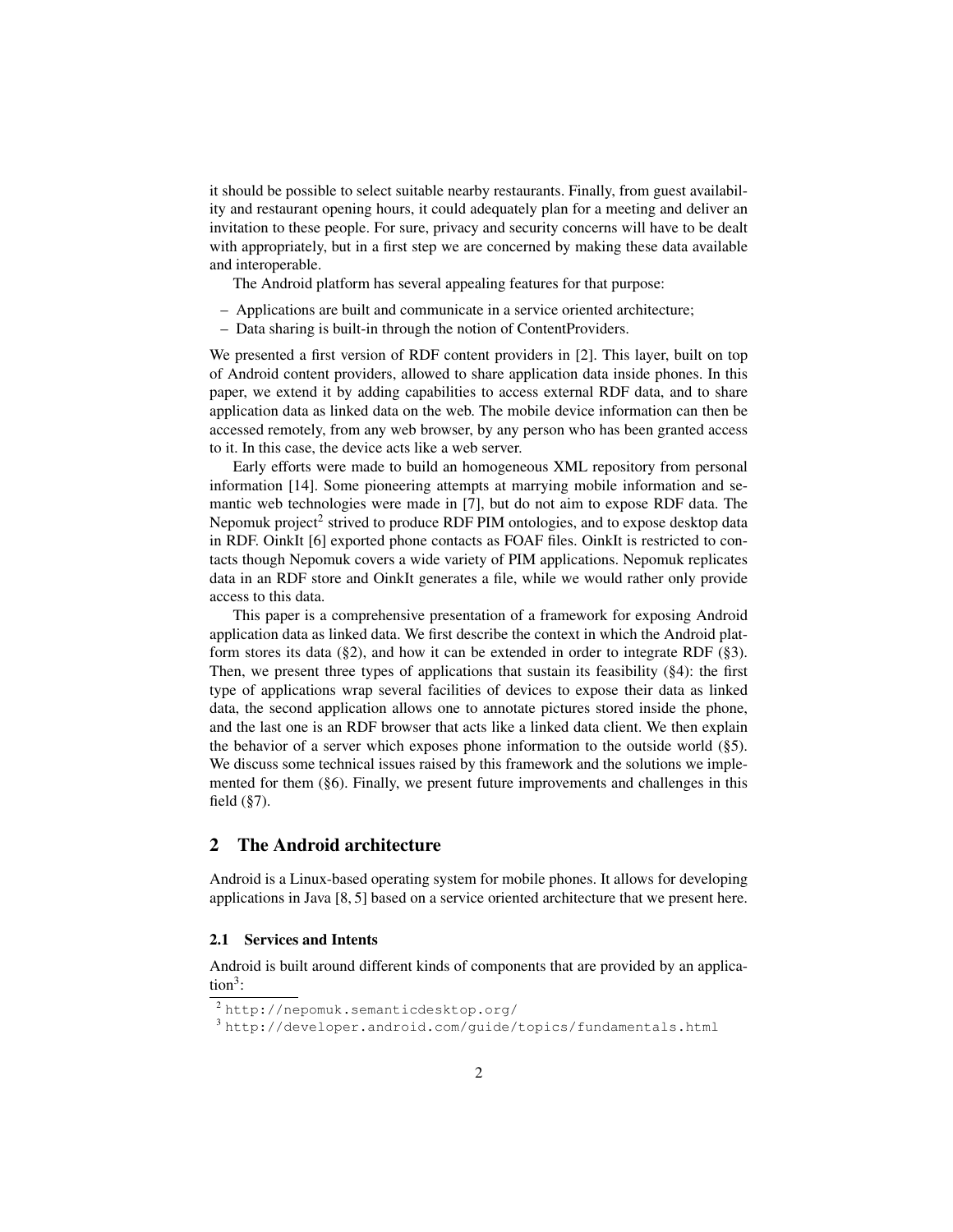- Activities are user interaction modalities (an application panel, a chooser, an alert);
- Services are processing tasks;
- Broadcast receivers are components that react to events;
- Content providers expose some data of an application to other applications.

An application implements any of these kinds of components. Applications and application components communicate through messages called "intent(s)". They are defined as:

Intent intent = new Intent( Action, Data );

such that Action is a Java like package name, e.g., fr.inrialpes.exmo.rdfoid.GETRDF, and Data can be anything, but would generally be a URI, e.g., content://contacts/people/33, and optionally a mime-type specifying the expected result. The intent must be called through:

startService( intent ).

The targeted component can be explicit, i.e., the components to deal with the request are explicitly identified, or Android can look for an application or component able to answer the Action on the Data, and pass it the call and the arguments.

#### 2.2 Android Content Providers

Inside the Android system, each application runs in isolation from other applications. For each application, the system assigns a different and unique user. Only this user is granted access to the application data. This allows one to take advantage of a secure environment, however this tends to lock data in independent repositories, each of them with its own data representation. This prevents data sharing across applications.

Content providers overcome this drawback by enabling the transfer of structured data between device applications through a standard interface. This interface empowers one to query the data or to modify it.

A content provider<sup>4</sup> is a subclass of ContentProvider and implements the following interface:

```
Cursor query( Uri id, String[] proj, String select, String[] selectArgs, String orderBy )
Uri insert (Uri id, ContentValues colValueList)
int update( Uri id, ContentValues colValueList, String select, String[] selectArgs )
int delete( Uri id, String select, String[] selectArgs )
String getType( Uri id ) .
```
which allows one to query, to insert, to delete or to update the data. Queries are issued in an SQL manner and the results are returned as a cursor on a table.

Calling a ContentProvider is driven by the kind of content to be manipulated: the calling application indicates its desire to retrieve some content through its type and/or URI, but does not control which application will provide it. Android calls a ContentResolver which further looks into the query (the id) to find a suitable content provider on the phone for providing the required content. For that purpose, the resolver maps the query URIs to the declared providers. These providers are declared in application manifest file.

<sup>4</sup> http://developer.android.com/guide/topics/providers/ content-providers.html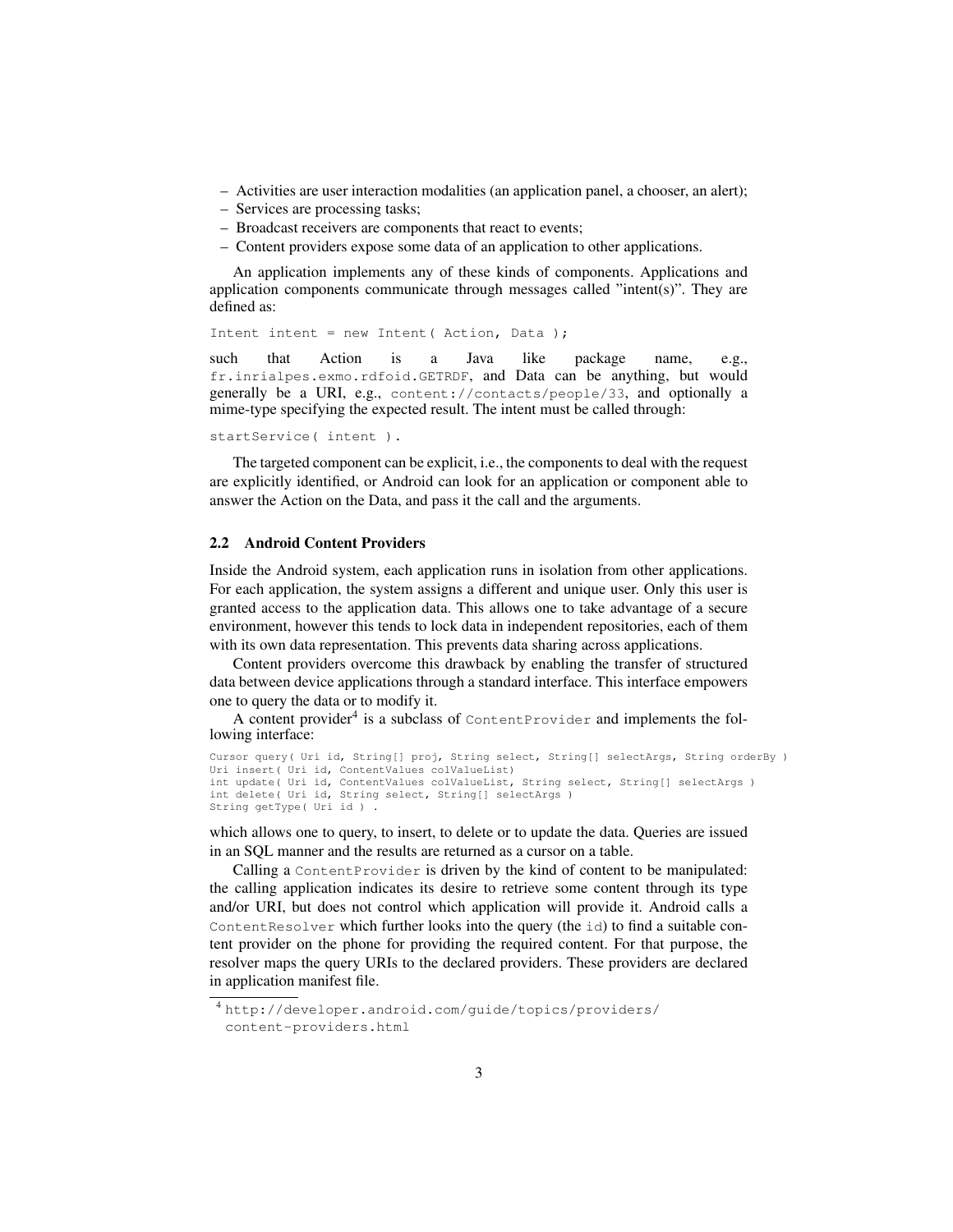#### 2.3 Android URIs

Android URIs have a specific structure:

content://authority/path/to/data/optionalID.

The content scheme indicates that the identified resource is delivered from a content provider, the authority identifies the provider, the path/to/data identifies a particular table, and the optionalID distinguishes a particular instance in the table, like in:

```
content://contacts/people/33;
content://fr.inrialpes.exmo.pikoid/picture/234.
```
The URI content://contacts/people refers to all the people in the contact application, and the URI content://contacts/people/33 identifies a specific instance of these, namely the instance having the id 33.

When an application requires access to a particular piece of data, it queries its URI. This is done through a request addressed to the ContentResolver which routes the query to the corresponding content provider.

The usage of URIs to identify data is a key strength from a linked data standpoint. However, these URIs use the specific content protocol instead of HTTP, and content providers do not return RDF.

Moreover, the URIs used by content providers are local to each device, i.e., not dereferenceable on the web, and not unique. This constraint is adequate only when the interface is used within the same Android device. However, when the interface connects to a wider context, this constraint does not maintain its validity: the content://contacts/people/22 refers to different entries, i.e., contacts, stored inside the phone book agenda of different mobile devices.

## 3 The RDF Content Provider Framework

To allow Android applications to exchange RDF data, we need ContentProviders which deliver their data in RDF. For that purpose, we have designed an API which must be embedded inside applications that offer or access RDF content.

#### 3.1 Framework overview

In order to achieve this, we have primarily followed the same principles as the ones used in the original ContentProvider API. Therefore, our RDFContentProvider API delivers the following classes and interfaces:

– RdfContentProvider: An abstract class that should be extended if one wants to create an RDF content provider. It subclasses the ContentProvider class belonging to the Android framework;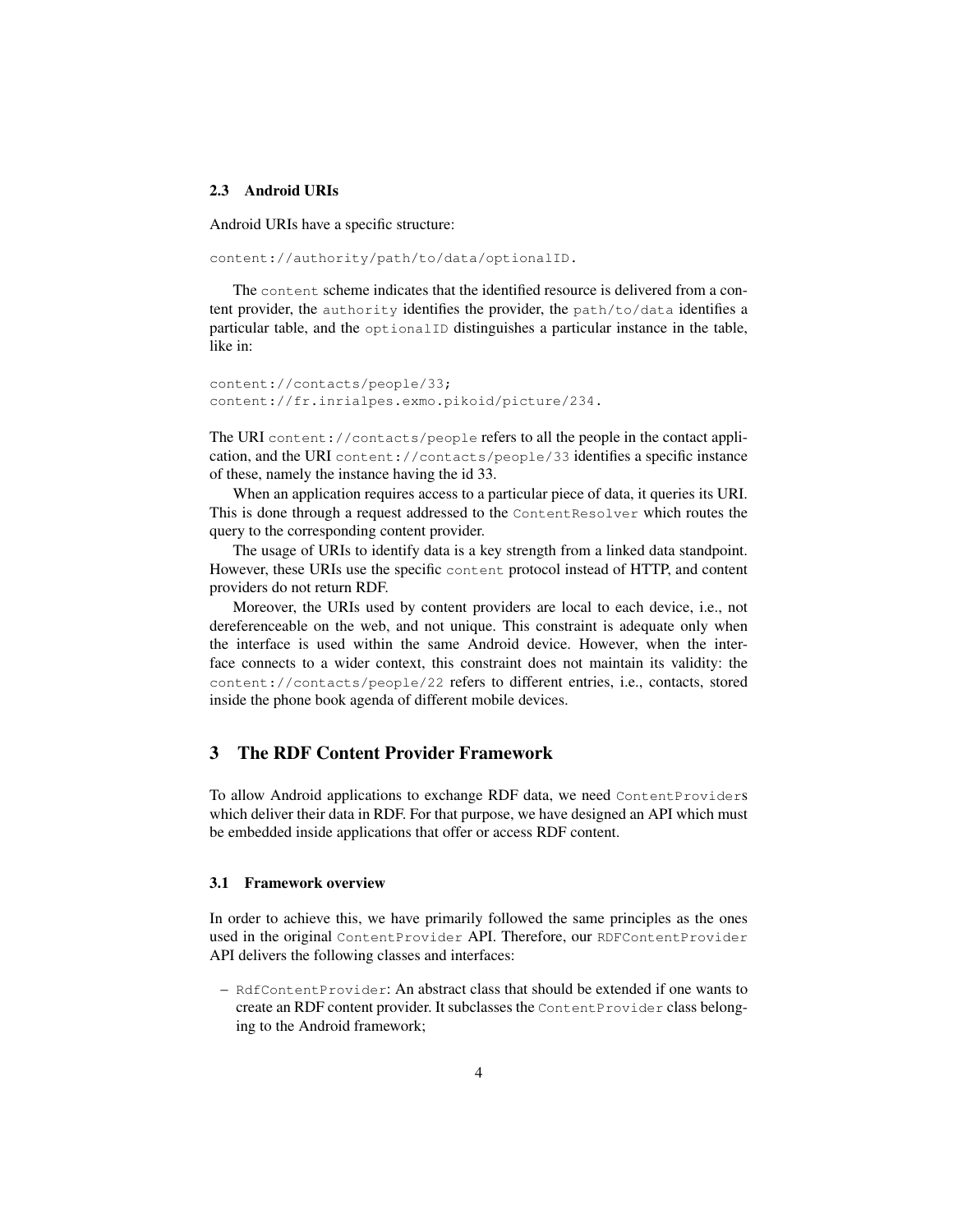- RdfContentResolverProxy: A proxy used by applications to send queries to the RDFContentResolver application. The RDFContentResolver application records all the RDF content providers installed on the device and routes queries to the relevant provider;
- Statement: A class used for representing RDF statements;
- RdfCursor: An iterator on a set of RDF statements;
- RdfContentProviderWrapper: A subclass of RdfContentProvider which allows for adding RDF content provider capabilities to an existing classical content provider.

Figure 1 gives an overview of the framework architecture.



Fig. 1. The architecture components and the communication between them. Components with double square have a relevant graphic user interface.

The main components from a developer perspective are the RDFContentProvider API and the RDFContentResolver application.

#### 3.2 The RDF Content Provider API

The goal of the RDFContentProvider API is to answer to two types of queries:

- Queries that request information about a particular individual, e.g., tell me what you know about contact 33. The provided answer is a set of triples which corresponds to the description of one object and its attribute values.
- Queries that request only the values for some variables that must satisfy a specific condition, i.e., SPARQL-like queries. In this case, the answer is a table of tuples, like in ContentProviders or SPARQL.

For the first type of queries we provide a minimal interface. This interface has to be implemented for linked data applications and has the following format:

```
– RDFCursor getRdf( Uri id ).
```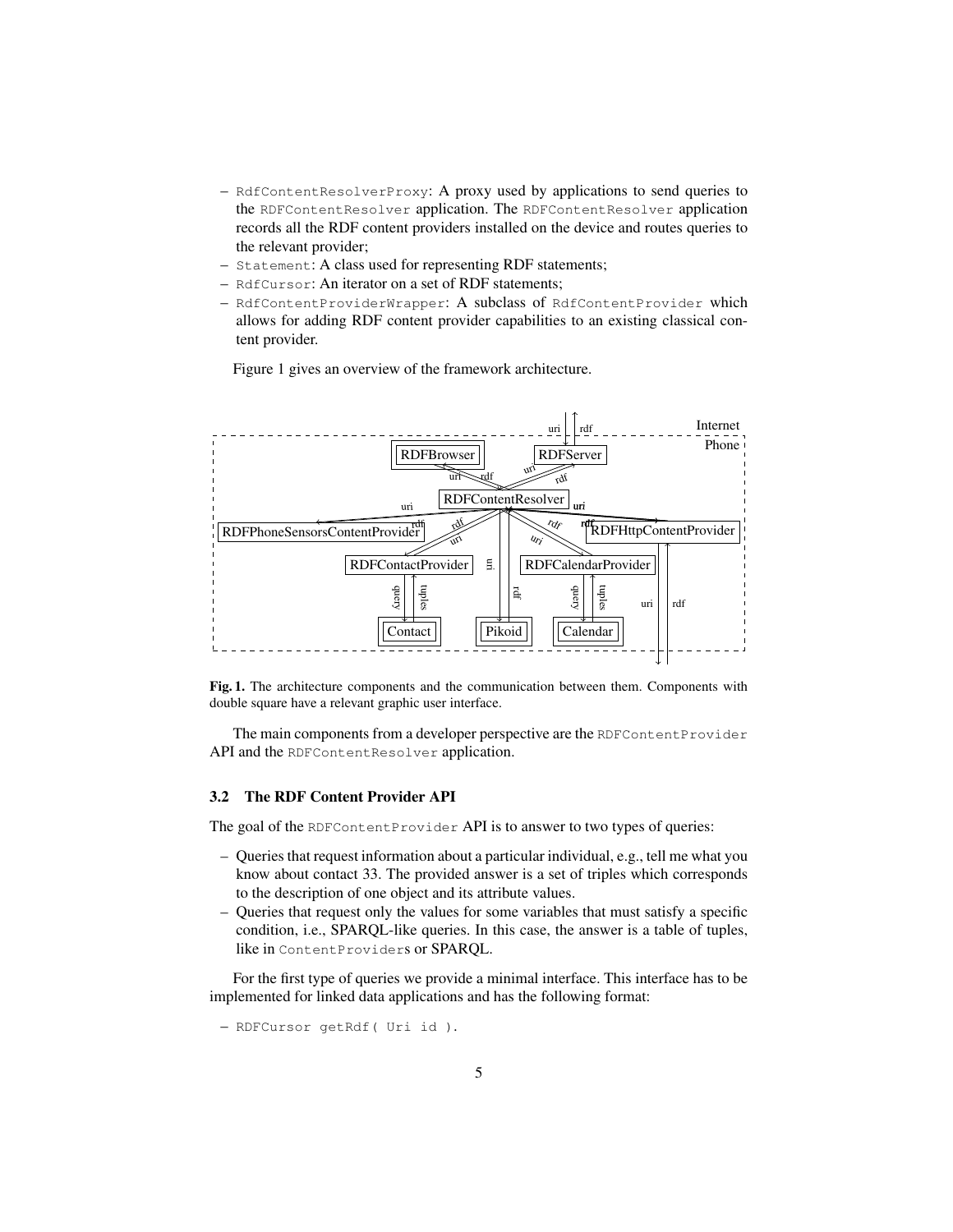In this case, the cursor iterates on a table of subject-predicate-object (or predicateobject) which represents the triples involved in the description of the object given as a URI.

As for the second type of queries, they require a more elaborate semantic web interface, i.e., a minimal SPARQL endpoint. Thus, the following methods have to be also implemented:

- Uri[] getTypes( Uri id ): returns the RDF types of a local URI;
- Uri[] getOntologies(): ontologies used by the provider;
- $-$  Uri[] getQueryEntities(): classes and relations that can be delivered by the provider;
- Cursor query( SparqlQuery query ): returns tuple results;
- Cursor getQueries(): triple patterns that can be answered by the provider.

The RDFContentProviders that we have developed so far only implement the first three primitives.

This interface corresponds to the one we required to web services in our work on ambient intelligence [4]. Indeed, to some extent this work is similar to the work in ambient intelligence except that instead of working in a building-like environment, it works within the palm of one's hand. But the problem is the same: applications which do not know each others can communicate through semantic web technologies.

#### 3.3 The RDF Content Resolver Service

The RDFContentResolver service has the same goal as the ContentResolver belonging to the Android framework. It maintains the list of all installed RDFContentProviders, and forwards the queries it receives to the corresponding ones. Users do not have to interact with this application, therefore it is implemented as an Android service.

When an RDF content provider is instantiated by the system, a principle similar to the one from the Android content provider framework is used: this provider automatically registers to the RDFContentResolver (Figure 2).

The RDFContentResolver can route both the local (content:) and external (http:) URI-based queries. In case of a local URI, i.e., starting with the content scheme, the resolver decides to which provider it must redirect the query. In case of an external URI, i.e., starting with the http scheme, the provider automatically routes the query to the RDFHttpContentProvider (see Figure 1).

## 4 Applications

We developed a few applications as a proof of concept of this framework. They can be considered in different categories: wrappers for existing Android content providers and other services (§4.1), native applications (§4.2) and a client example for the framework (§4.3).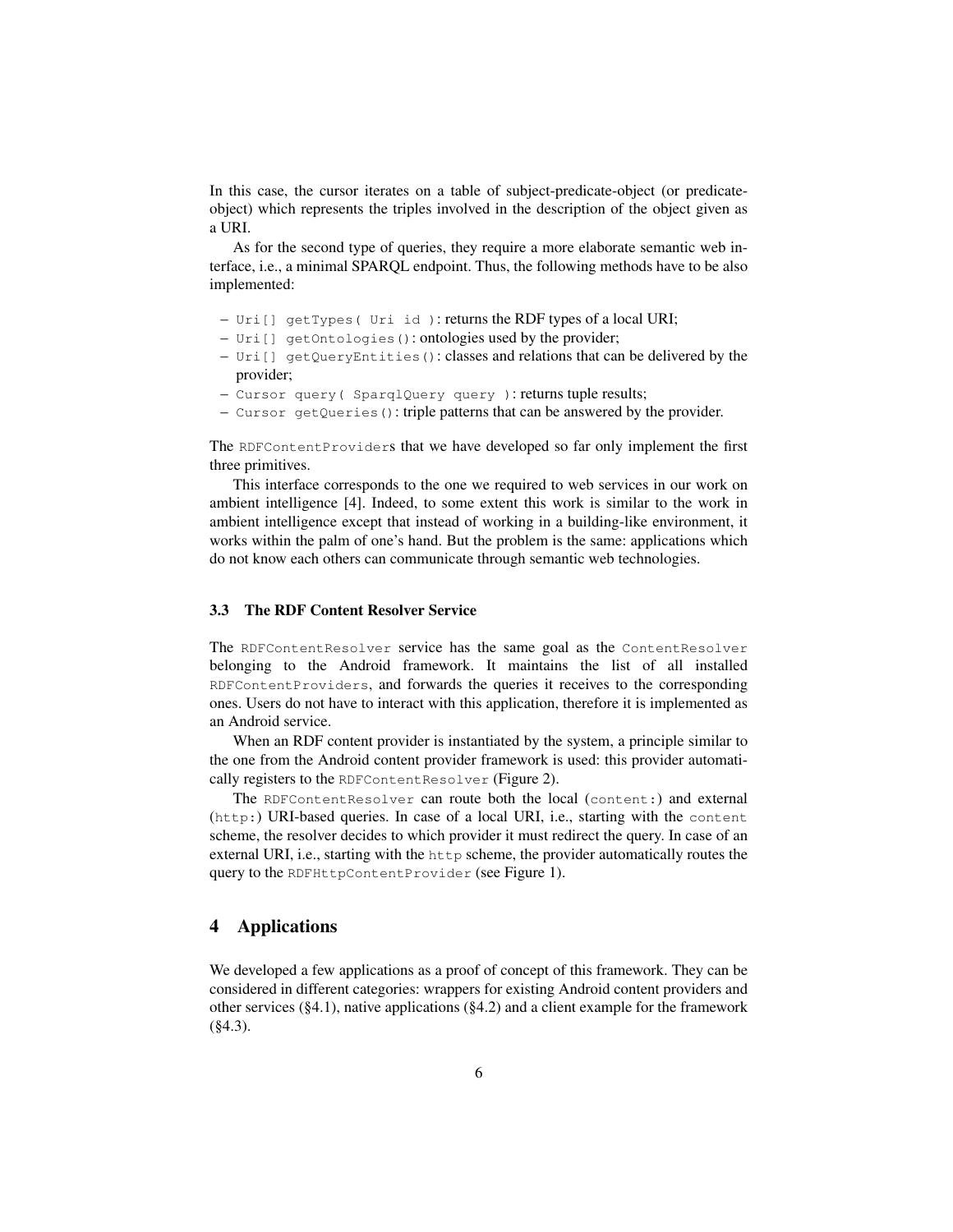| <b>ES MIC</b> 11:03 AM                                                                | <b>2</b> 10:58 AM                         |
|---------------------------------------------------------------------------------------|-------------------------------------------|
| <b>RDF Providers</b>                                                                  | <b>Provider Objects</b>                   |
| fr.inrialpes.exmo.rdfprovider.<br>androidproviders.<br>RDFContactProviderV2           | Ontologies:<br>http://xmlns.com/foaf/0.1/ |
| fr.inrialpes.exmo.rdfprovider.<br>androidproviders.<br>RDFCalendarProviderV2          | http://www.w3.org/2000/01/rdf-<br>schema# |
| fr.inrialpes.exmo.rdfprovider.<br>androidproviders.<br>RDFPhoneSensorsContentProvider |                                           |
|                                                                                       |                                           |
|                                                                                       |                                           |

Fig. 2. RDFBrowser also allows for inspecting from the RDFContentResolver available RDF-ContentProviders and the ontologies they manipulate.

#### 4.1 RDF Provider wrappers for Phone applications

The RDFContentResolver application is also bundled with several RDF content providers encapsulating the access to Android predefined providers. The Android framework has applications which can manage the address book and the agenda. These two applications store their data inside their own content provider.

In order to expose this data as RDF, we developed the RDFContactProvider and the RDFCalendarProvider. These providers are wrapper classes for the ContactProvider and the CalendarProvider residing inside the Android framework. The same could be obtained by bypassing the ContentProvider interface, and using instead the W3C Device APIs since they exist for each of these applications<sup>5</sup>. So doing should not be significantly more difficult and would ease porting to other platforms than Android.

RDFContactProvider exposes contact data using the FOAF ontology (see Figure 2). It provides data about the name of a person (display name, given name, family name), his phone number, email address, instant messenger identifiers, homepage and notes.

RDFCalendarProvider provides access to Android calendar using the RDF Calendar ontology<sup>6</sup>. The data supplied by this provider is information about events, their location, their date (starting date, ending date, duration, and event time zone), the organizer of the event and a short description.

In addition to these content providers, two other RDF providers are the RDFPhoneSensorsContentProvider and RDFHttpContentProvider.

<sup>5</sup> http://www.w3.org/2009/dap/ or http://www.w3.org/TR/ geolocation-API/

<sup>6</sup> RDF Calendar vocabulary: http://www.w3.org/TR/rdfcal/.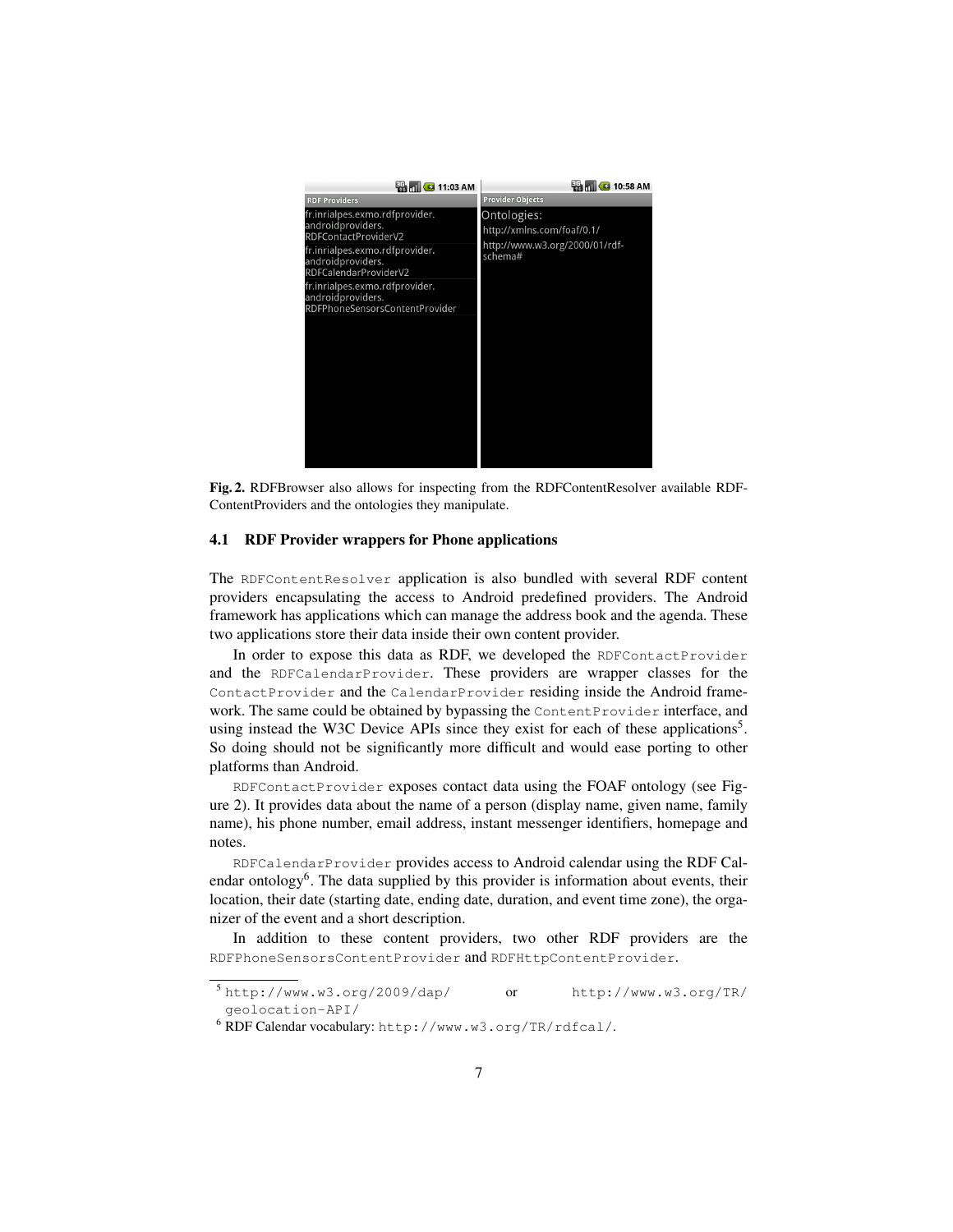RDFPhoneSensorsContentProvider exposes sensor data from the sensors embedded inside the mobile device. Contrary to the others, they are not offered as content providers. At the present time, it only delivers the geographical position (retrieved using the Android LocationManager service). In order to express this information in RDF, we use the geo location vocabulary<sup>7</sup>, which provides a namespace for representing lat(itude) and long(itude).

The RDFHttpContentProvider allows one to retrieve RDF data from the web of data. It parses RDF documents retrieved by dereferencing URIs through HTTP and presents them as RDFCursors. So far, only the minimal interface has been implemented, i.e., the getRdf( Uri id ) method.

Developing a wrapper would consist, in general, of the following steps:

- Identify data exposed in the application content provider;
- Choose ontologies corresponding to this data;
- Provide a URI pattern for each ontology concept;
- Implement a dereferencing mechanism which, for each type of resource, extracts information from the content provider and generates RDF from this (generating URIs for related resources).

A native RDF content provider application may follow the same steps. However, it may be developed without any content provider. In this case, the analysis has to be carried out from the application data (or a corresponding API).

#### 4.2 Pikoid

Pikoid is a native implementation of an RDF content resolver, i.e., an application that directly implements this interface.

It is a simple application allowing users to annotate pictures on the phone. The annotations answer the following simple questions: where and when (the picture was taken), who (is on the picture) and what (it represents). It is strongly integrated in the Android platform as it uses other content providers for identifying these annotations: people are taken from the address book, places from the map and events from the calendar.

Pikoid directly provides access to this data in RDF: each pikoid object offers these annotations as well as reference to the corresponding objects served by the wrapped content providers (RDFContactProvider and RDFCalendarProvider). Figure 3 illustrates browsing starting from Pikoid.

#### 4.3 RDF Browser

The RDF Browser acts as a linked data client. Given a URI, either http: or content:, the browser issues a request to the ContentResolver. It then displays the resulting RDF cursor content as a simple page. If the data contains other URIs, the user can click on one of them and the browser will issue a new query with the selected URI.

An example can be found in Figure 4. In this case, the user uses the RDFBrowser to get information about the contact having the id 4. When the browser receives the

<sup>7</sup> Geo location vocabulary: http://www.w3.org/2003/01/geo/ .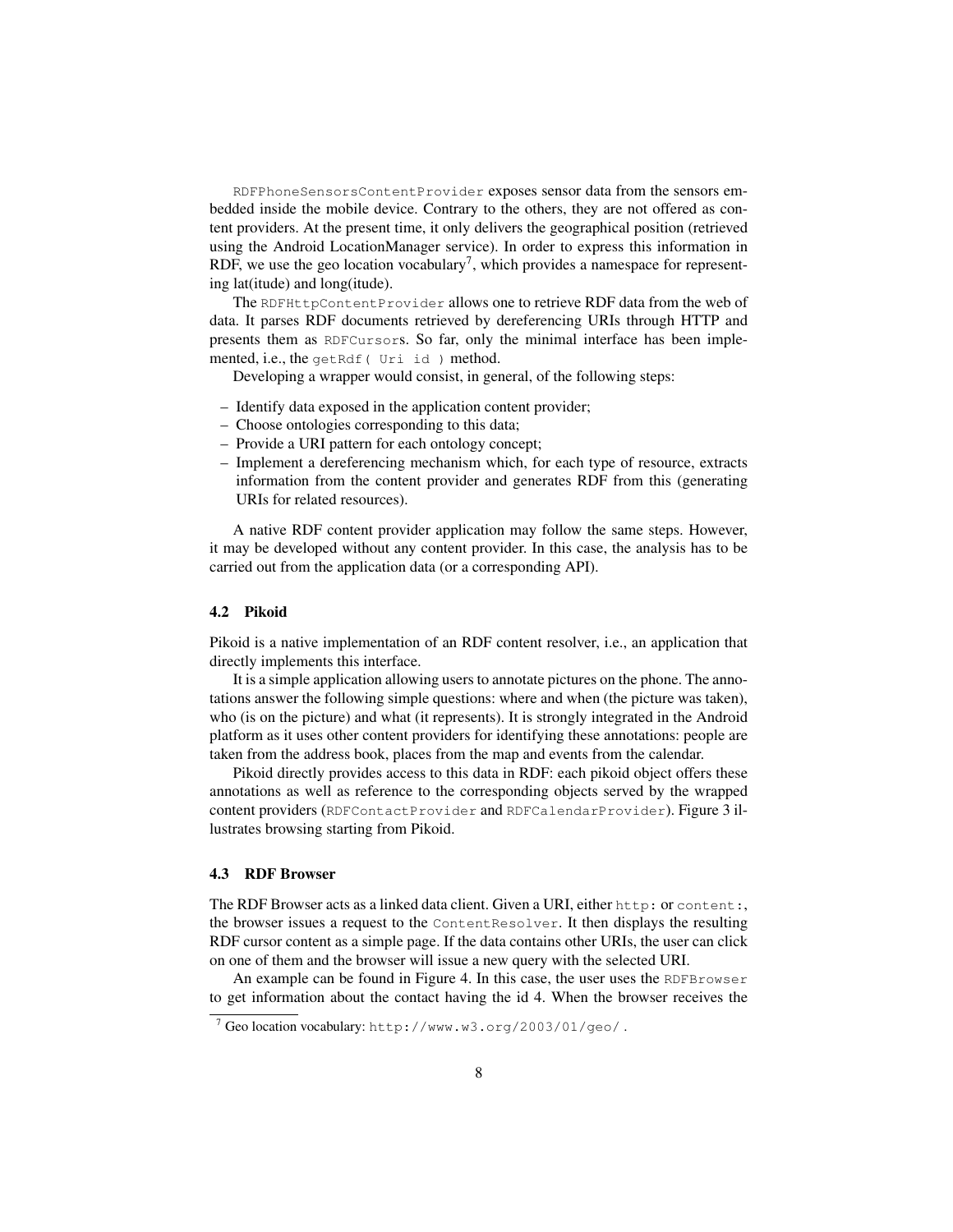

Fig. 3. The Pikoid application annotates images with metadata stored as RDF. RDFBrowser allows for querying this information to the Pikoid RDFContentProvider interface and displaying it. The current picture metadata is shown in the second panel (pikoidRDFprovider/60). From there, it is possible to browse the information available in the address book (people/104) and the calendar (events/3) through the corresponding RDF content providers wrapping them.

request, it sends it further to the RDFContentResolver. Since the URI starts with the content:// scheme and has the com.android.contacts authority, the resolver routes the query to the RDFContactProvider. This provider retrieves the set of triples describing the contact and sends it to the calling application which displays it to the user. Thereupon, the user decides that he wants to continue browsing and selects the homepage of the contact. In this case, since the URI starts with the http:// scheme, the resolver routes the query to the RDFHttpContentProvider. The same process repeats and the user can see the remote requested file, i.e., Tim Berners-Lee FOAF file.

## 5 RDF Server: embedding a phone in the web of data

RDFContentProviders serve linked data within a single phone, RDFServer exposes this linked data to the wider web of data. This is based on three components: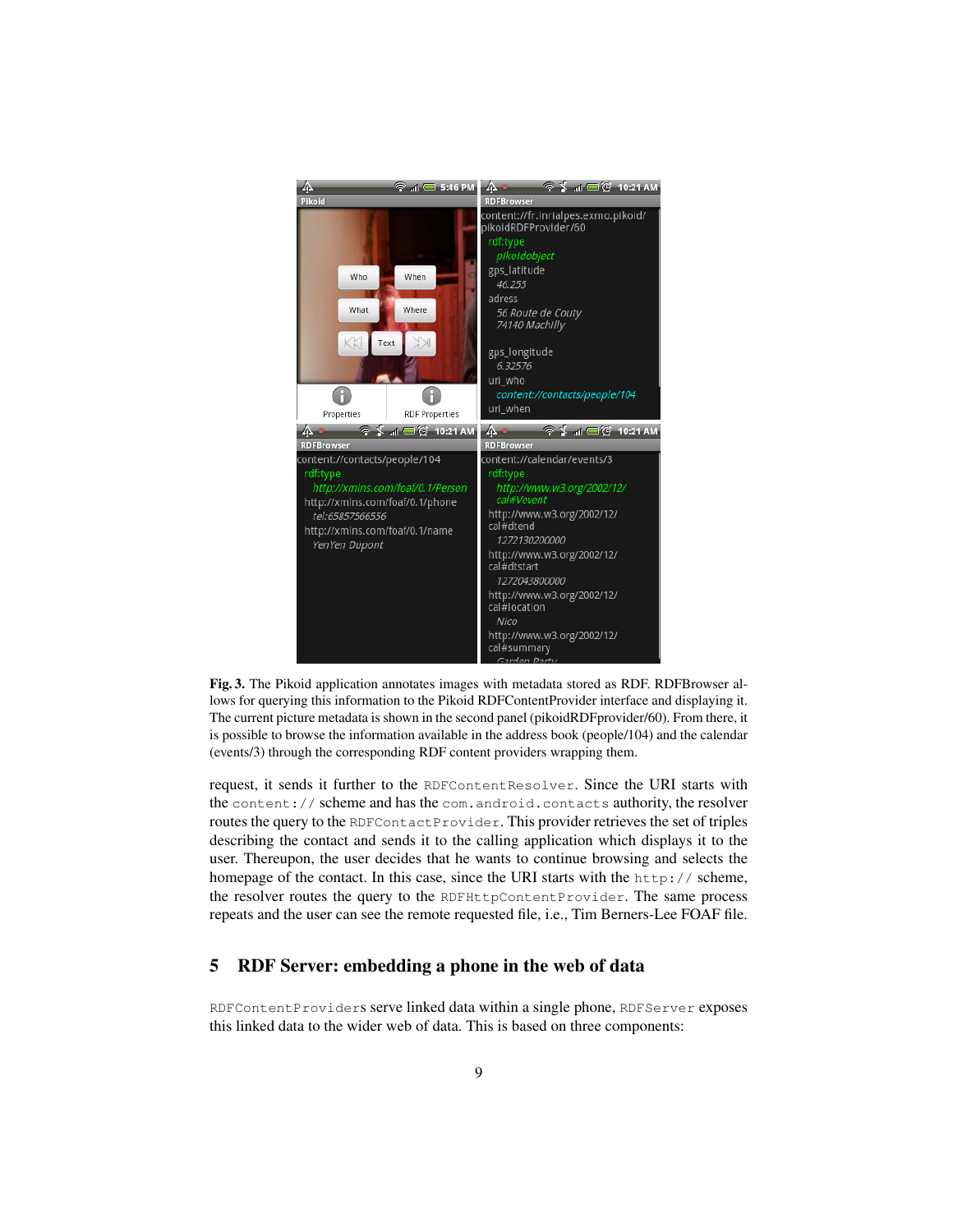

Fig. 4. An example of using the RDF Browser for accessing remote RDF.

- RDFServer is an RDF HTTP server that takes incoming HTTP queries (URIs) and returns RDF;
- the RDFContentResolver dereferences incoming URIs and externalizes local URIs within RDF;
- RDFHttpContentProvider allows for following HTTP URIs if necessary (see Figure 1).

#### 5.1 RDF Server

The RDFServer exposes the data stored into the device as RDF to the outside world. Because the server must permanently listen for new requests and does not require any user interaction, it is implemented as an Android service, i.e., a background process.

The server principles are quite simple. At launch time, it listens on port 80 for incoming requests. Once it receives a request from the outside, it dereferences the requested URI, i.e., it translates the external URI into an internal one, which has a meaning inside the Android platform. The RDFServer sends it further to the RDFContentResolver. In a manner similar to the one explained for the RDFBrowser, the set of triples is obtained. Before sending this set to the server, the URIs of the triples are externalized, i.e., transformed into http: URIs. The graph is then serialized using a port of Jena under the Android platform.

#### 5.2 Dereferencing and externalising URIs

One important issue appears when one want to get data from a device because the URIs used to query the content providers have a local meaning. URIs used to query the address book of two different devices are the same, but the content it identifies will likely be different.

The URI externalization process translates the local URI:

content://authority/path/to/data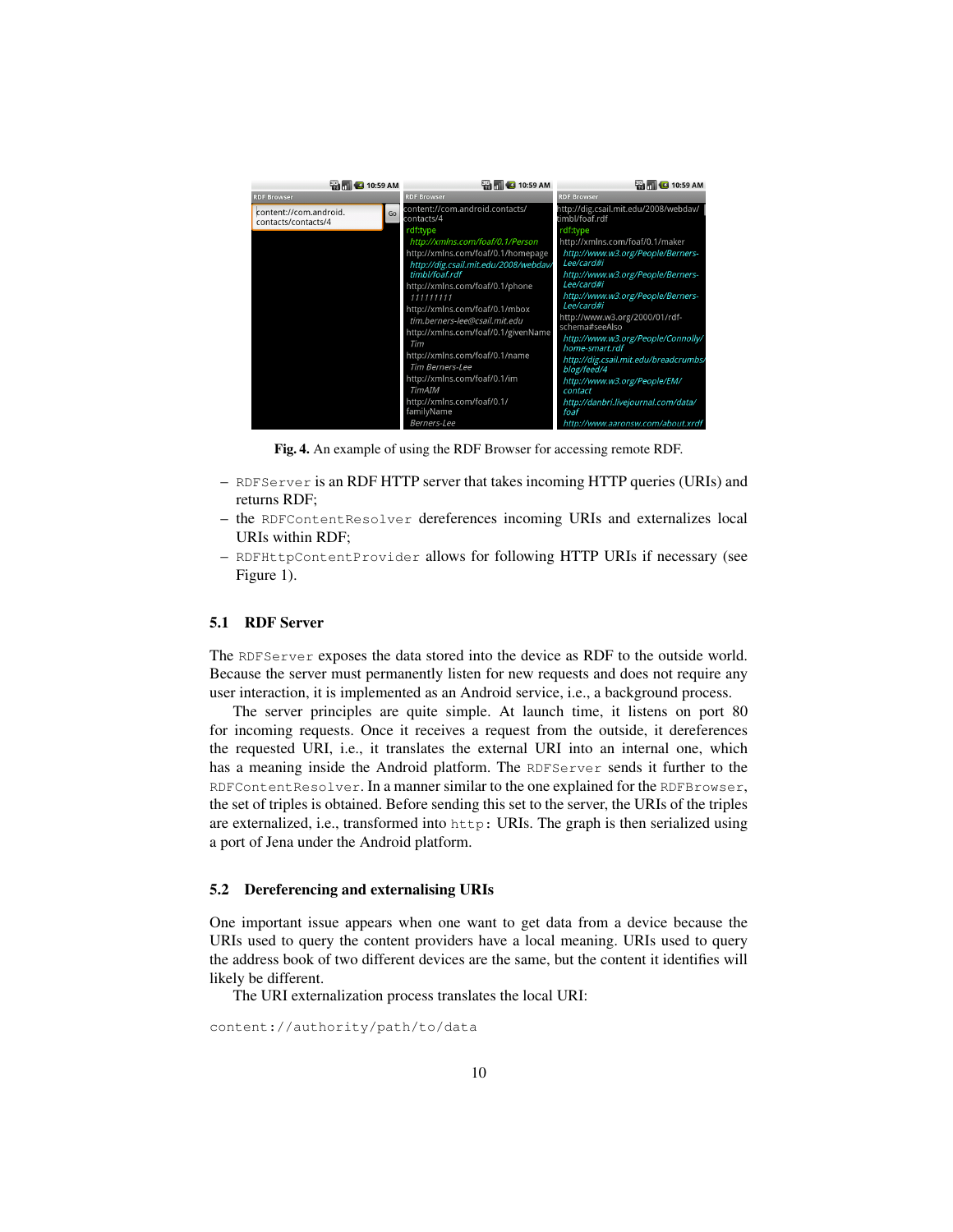into the dereferenceable one:

http://deviceIPAddress:port/authority/path/to/data.

Reversing the translation of such a URI is possible since both the authority and the path are preserved by the externalization process.

Usually, mobile devices do not have a permanent IP address and thus, the externalized URIs are not stable. To overcome this, a dynamic DNS client<sup>89</sup> may be used.

In addition, the server supports a minimal content negotiation mechanism. If one wants to receive the data in RDF/XML, it will set the MIME types of the Accept-type header of its request to "application/rdf+xml" or to "application/\*". In the opposite case or when the client sets the MIME type to "text/plain", the data will be transmitted in the N-Triple format. Not only the requester has the opportunity to express its preferences regarding the format of the received data, but the default format of the transmitted data can be specified in the server settings, as well the port on which the server can listen on and the domain name server for it.

| $+$   $\Theta$ http://david@ferison.inrialpes.fr:8080/com.android.contacts/contacts/4 |                                    |   |  |                                                                                   |                                                                                                                                                                                                                                                                                                                            |  |           |                           |                        |                                                                                                                                                                                                   |  |
|---------------------------------------------------------------------------------------|------------------------------------|---|--|-----------------------------------------------------------------------------------|----------------------------------------------------------------------------------------------------------------------------------------------------------------------------------------------------------------------------------------------------------------------------------------------------------------------------|--|-----------|---------------------------|------------------------|---------------------------------------------------------------------------------------------------------------------------------------------------------------------------------------------------|--|
| ఈ                                                                                     |                                    | 噩 |  |                                                                                   | Apple Yahoo! Google Maps YouTube                                                                                                                                                                                                                                                                                           |  | Wikipedia | News (908) $\overline{v}$ | Popular $\overline{v}$ | <b>Delicous</b>                                                                                                                                                                                   |  |
|                                                                                       | $<$ rdf:RDF<br>$\langle$ /rdf:RDF> |   |  | $\langle i.0\text{:}im\text{-}\text{TimAIN}\text{-}\text{/}i.0\text{:}im\text{-}$ | xmlns:j.0="http://xmlns.com/foaf/0.1/"<br>xmlns:rdf="http://www.w3.org/1999/02/22-rdf-syntax-ns#" ><br><i.0:mbox>tim.berners-lee@csail.mit.edu</i.0:mbox><br>$\langle i.0:$ phone>111111111<br><j.0:familyname>Berners-Lee</j.0:familyname><br><i.0:givenname>Tim<br/><j.0:name>Tim Berners-Lee</j.0:name></i.0:givenname> |  |           |                           |                        | <rdf:description rdf:about="http://exmo.no-ip.org/com.android.contacts/contacts/4"><br/>&lt;).19thomepage rdf:resource="http://dig.csail.mit.edu/2008/webdav/timbl/foaf.rdf&gt;</rdf:description> |  |

Fig. 5. RDF Server response from externalized URIs.

An example can be found in Figure 5. In this scenario, the user retrieves information about the fourth contact from the device address book. The request is processed by the RDF Server in a manner similar to the one of the RDF Browser.

## 6 Technical issues: application size

The RDFServer included in our architecture eases the access of the user to the RDF data found on the web. For that purpose, we wanted to reuse an existing semantic web framework, such as Jena or Sesame. Yet these are not suitable to be employed under the Android platform (the code depends on some libraries that are unavailable under Android). There are a few ports of these frameworks to Android: Microjena<sup>10</sup> and An-

<sup>8</sup> Dynamic DNS Client: https://market.android.com/details?id=org.l6n. dyndns&hl=en.

<sup>9</sup> DynDNS: http://dyn.com/dns/.

<sup>10</sup> http://poseidon.ws.dei.polimi.it/ca/?page\_id=59.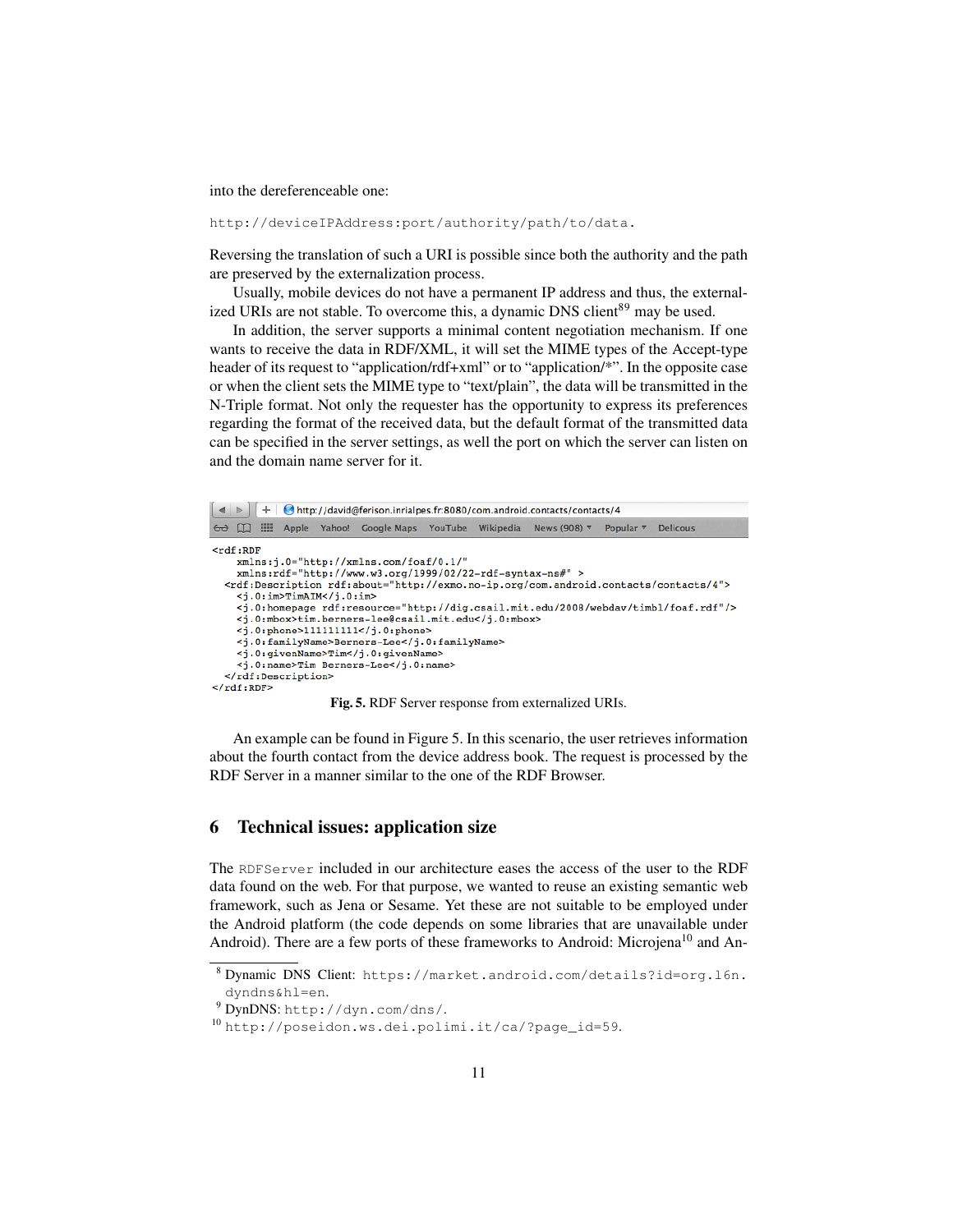drojena $11$  are ports of Jena and there exists a port of Sesame to the Android platform mentioned in [1]. We use Androjena.

A problem that arises when we use this framework is that the size of the application increases substantially. This is one of the constraints identified in [11]. This problem could have been avoided by reimplementing only the Jena modules that are needed in our architecture. Still, we would like to improve our architecture by adding more features (such as a SPARQL query engine) that require additional modules to those used to read/parse/write RDF, available in Jena.

We have used ProGuard for addressing this problem. ProGuard<sup>12</sup> is a code shrinker, optimizer, and obfuscator. It removes the unused classes, methods or variables, performs some byte-code optimizations and obfuscates the code. We only took advantage of the two former features. The tool proved to be efficient in reducing the size of our application (our framework including Androjena) by half, i.e., its initial size was 6.48MB, and, after applying ProGuard, it was reduced to 3.15MB. In Table 1, the effect of ProGuard can be observed on some of the applications that we developed.

| Application         | Size without ProGuard Size with ProGuard |         |
|---------------------|------------------------------------------|---------|
| RDFContentResolver  | 6.49 MB                                  | 3.15 MB |
| <b>RDFBrowser</b>   | 368 KB                                   | 184 KB  |
| <b>RDFServer</b>    | 100 KB                                   | 76 KB   |
| Alignment API impl. | 254 KB                                   | 170 KB  |

Table 1. Size of applications with or without ProGuard.

The existence of such tools as ProGuard, is a step forward in the continuous battle between applications that require a considerable amount of space for storing their code and devices with a reduced memory storage.

## 7 Perspectives

The current framework is only a first step towards a more comprehensive semantization of Android devices. Here are some further steps that we plan to take.

#### 7.1 SPARQL querying

One of these further steps would be to allow one to query the device data using SPARQL.

A double problem appears when one would like to achieve this: the distribution of the query across several content providers and its translation.

The distribution will require query partitioning and dispatching to different providers as performed in distributed query processing [13, 10].

The translation of the query can be addressed in several manners:

<sup>11</sup> http://code.google.com/p/androjena/.

<sup>12</sup> http://proguard.sourceforge.net/.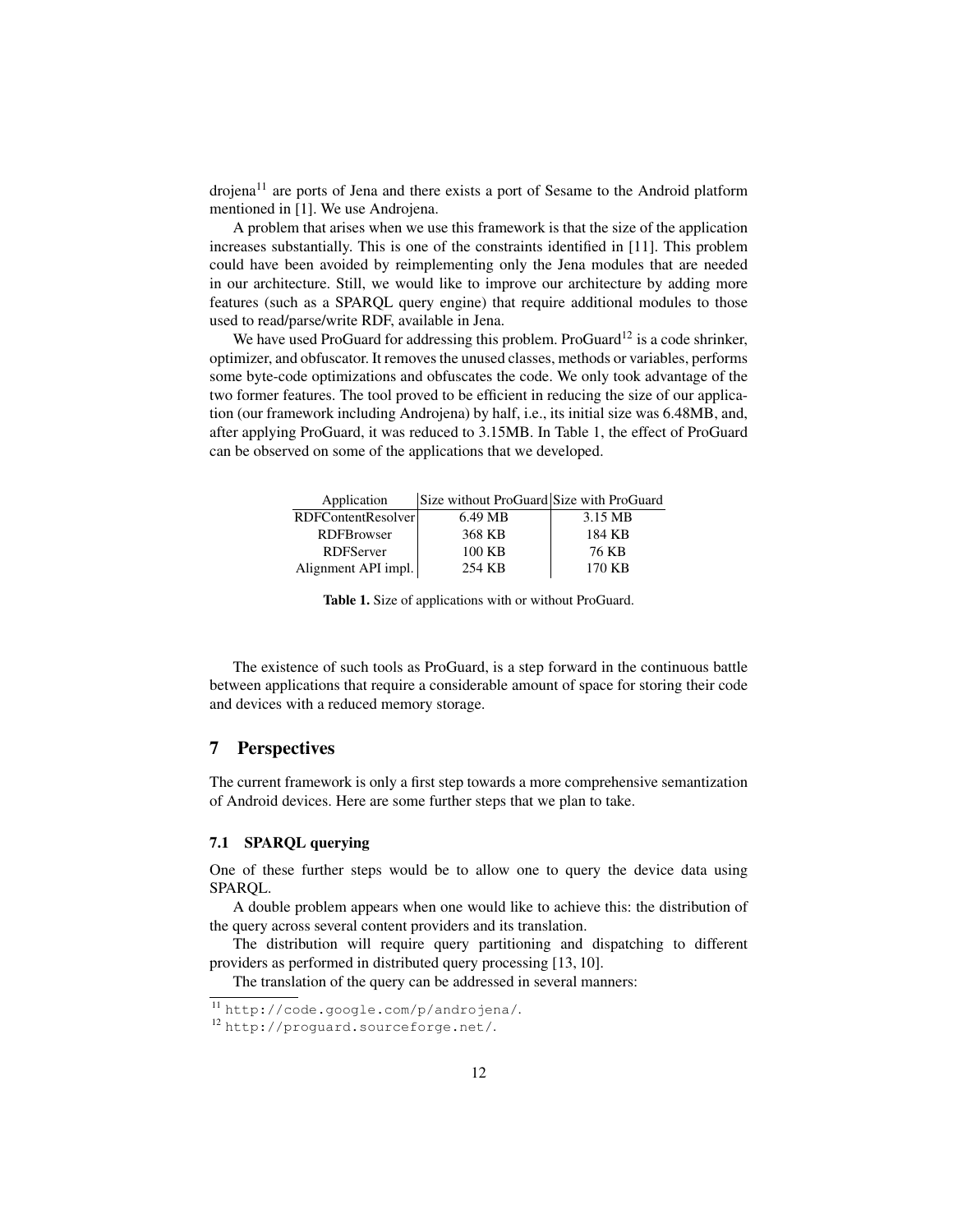- creating a new RDF content provider which relies on a triple store to deposit the data [9], and then using SPARQL to query it;
- translating SPARQL queries into more specific requests that may be answered by an RDF content provider;
- translating SPARQL queries into SQL queries and further decompose them into ones compatible with the ContentProvider interface.

Concerning the second option, there are several available tools that can make the translation from SPARQL to SQL, like Virtuoso or D2RQ. However, these tools solve only half of the problem because the SQL queries have to be adapted to the Content-Provider interface, i.e., the queries have a particular format, different from SQL. This interface allows for querying only one view of a specified table at a time, hence it is not possible to ask content providers to perform joins.

## 7.2 Query mediation

Once one is able to query data, the heterogeneity of the ontology used by providers may be a problem. Overcoming this requires mediating queries, i.e., transforming query expressed into one ontology in another query expressed with an ontology understood by a content provider. For that purpose, we plan to use ontology alignments. We already provide a micro version of the Alignment API<sup>13</sup> [3] working under Android and able to retrieve alignments from an Alignment server.

#### 7.3 Security and privacy

Challenges regarding security must be taken into account. The user of the application should be able to grant or to deny access to his personal data. A specific vocabulary, such as the one introduced in [12], should be used in order to express this. Moreover, the dangers of granting system access to a third-party user can be avoided by using a secure authentication protocol $14$ .

#### 7.4 Resource consumption

Finally, the problem of resource consumption is mentioned here for the record. Such resources may be related to bandwidth (WiFi or 3G) that are consumed by having the RDFServer working. In addition, such a server, and the use of our framework in general, may affect energy consumption. This will have to be precisely considered.

## 8 Conclusion

Involving Android devices in the semantic web, both as consumers and providers of data, is an interesting challenge. As mentioned, it faces the issues of size of applications

<sup>13</sup> http://alignapi.gforge.inria.fr

<sup>14</sup> http://www.w3.org/wiki/WebAccessControl and http://www.w3.org/ wiki/Foaf+ssl.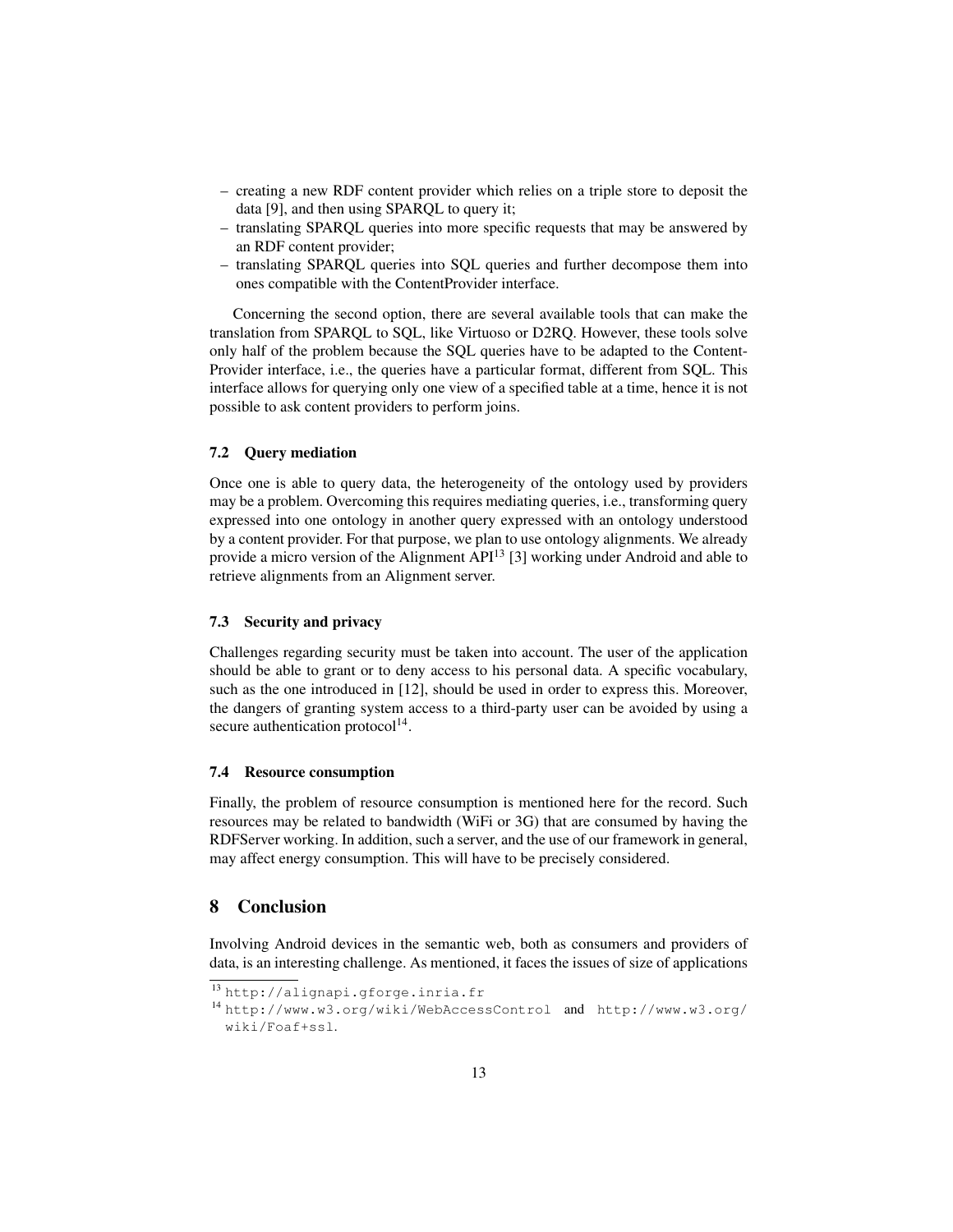and URI dereferencing in mobility situations. There remain other technical problems in implementing a full Android RDF framework encompassing distributed SPARQL querying.

So, our next step is to provide a more fine grained and structured access to data through SPARQL querying. This promises to raise the issue of computation, and thus energy, cost on mobile platform.

A further issue is the control of privacy in such a framework. In this particular domain too, we think that semantic technologies can provide more flexible and targeted solutions.

The framework and applications described here are available at http://swip. inrialpes.fr.

## Acknowledgements

We thank Yu Yang and Loïc Martin who have programmed part of the Pikoid application. This work has been partially supported by the French National Research Agency under grant ANR-10-CORD-009 (Datalift).

## References

- 1. Mathieu d'Aquin, Andriy Nikolov, and Enrico Motta. Building SPARQL-enabled applications with android devices. In *Proc. 10th ISWC demonstration track, Bonn (DE)*, 2011.
- 2. Jérôme David and Jérôme Euzenat. Linked data from your pocket: The Android RDFContentProvider. In *Proc. 9th ISWC demonstration track, Shanghai (CN)*, pages 129–132, 2010.
- 3. Jérôme David, Jérôme Euzenat, François Scharffe, and Cássia Trojahn dos Santos. The Alignment API 4.0. *Semantic web journal*, 2(1):3–10, 2011.
- 4. Jérôme Euzenat, Jérôme Pierson, and Fano Ramparani. Dynamic context management for pervasive applications. *Knowledge engineering review*, 23(1):21–49, 2008.
- 5. Marko Gargenta. *Learning Android*. O'Reilly Media, Inc., Sebastopol (CA US), 2011.
- 6. Ora Lassila. Semantic web approach to personal information management on mobile devices. In *Proc. IEEE International Conference on Semantic Computing (ICSC), Santa Clara (CA US)*, pages 601–607, 2008.
- 7. Marko Luther, Yusuke Fukazawa, Matthias Wagner, and Shoji Kurakake. Situational reasoning for task-oriented mobile service recommendation. *Knowledge engineering review*, 23(1):7–19, 2008.
- 8. Reto Meier. *Professional Android 2 Application Development*. Wrox, Birmingham (UK), 2011.
- 9. Danh Le Phuoc, Josiane Xavier Parreira, Vinny Reynolds, and Manfred Hauswirth. RDF On the Go: An RDF storage and query processor for mobile devices. In *Proc. 9th ISWC demonstration track, Shanghai (CN))*, November 2010.
- 10. Bastian Quilitz and Ulf Leser. Querying distributed RDF data sources with SPARQL. In *Proc. 5th ESWC, Tenerife (ES)*, pages 524–538, 2008.
- 11. Laurens Rietveld and Stefan Schlobach. Semantic web in a constrained environment. In *Proc. ESWC Downscaling the semantic web workshop, Heraklion (GR)*, pages 31–38, 2012.
- 12. Owen Sacco and Alexandre Passant. A privacy preference ontology (PPO) for linked data. In *Proc. WWW Linked Data on the Web Workshop (LDOW2011)*, pages 1–5, 2011.